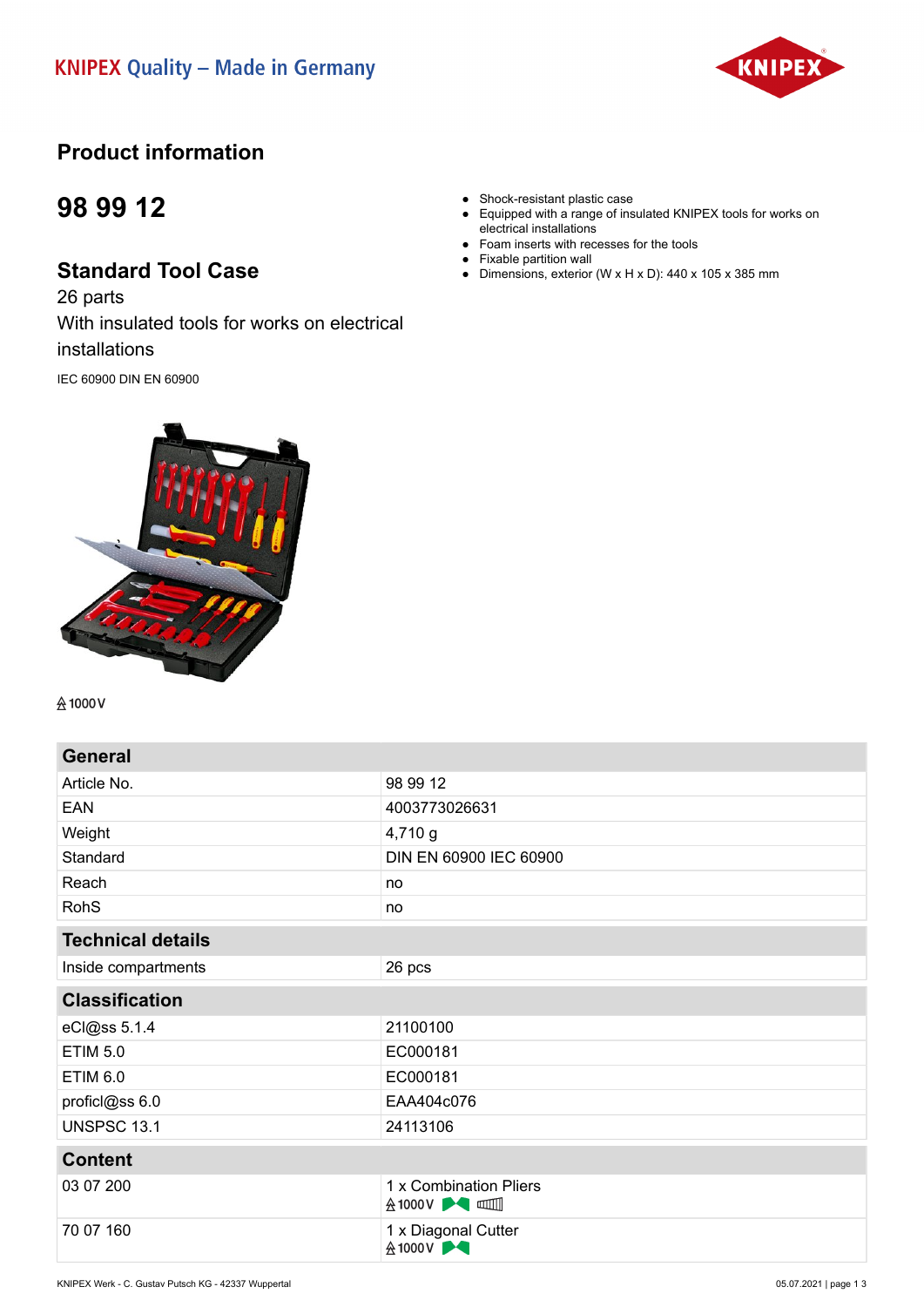## **KNIPEX Quality - Made in Germany**



| <b>Content</b> |                                                                                                      |
|----------------|------------------------------------------------------------------------------------------------------|
| 98 00 10       | 1 x Open-end wrench (10 mm)<br>A 1000 V ○                                                            |
| 98 00 11       | 1 x Open-end wrench (11 mm)<br>$&1000V$ $\bullet$                                                    |
| 98 00 12       | 1 x Open-end wrench (12 mm)<br>A 1000 V ○                                                            |
| 98 00 13       | 1 x Open-end wrench (13 mm)<br>A 1000 V ○                                                            |
| 98 00 14       | 1 x Open-end wrench (14 mm)<br>A 1000V ○                                                             |
| 98 00 17       | 1 x Open-end wrench (17 mm)<br>A 1000 V ○                                                            |
| 98 00 19       | 1 x Open-end wrench (19 mm)<br>A 1000 V ○                                                            |
| 98 20 25       | 1 x Screwdrivers for slotted screws (2,5 mm)<br>$\land 1000V$ $\oplus$                               |
| 98 20 35       | 1 x Screwdrivers for slotted screws (3,5 mm)<br>$&1000V \Leftrightarrow$                             |
| 98 20 40       | 1 x Screwdrivers for slotted screws (4,0 mm)<br>$&1000V \Leftrightarrow$                             |
| 98 20 55       | 1 x Screwdrivers for slotted screws (5,5 mm)<br>$\land 1000V$                                        |
| 98 24 00       | 1 x Screwdriver for cross recessed screws Phillips® (PH0)<br>A 1000V <b>O</b>                        |
| 98 24 01       | 1 x Screwdriver for cross recessed screws Phillips® (PH1)<br>A 1000V <b>O</b>                        |
| 98 24 02       | 1 x Screwdriver for cross recessed screws Phillips® (PH2)<br>A 1000V <b>O</b>                        |
| 98 40          | 1 x T-Handle Drive with driving square 1/2"<br><b>会1000V</b>  2                                      |
| 98 47 10       | 1 x Hexagon Socket for hexagonal screws with internal square<br>$1/2$ " (10 mm)<br><b>A1000V ○ 2</b> |
| 98 47 11       | 1 x Hexagon Socket for hexagonal screws with internal square<br>$1/2$ " (11 mm)<br><b>A1000V 〇 図</b> |
| 98 47 12       | 1 x Hexagon Socket for hexagonal screws with internal square<br>$1/2$ " (12 mm)<br><b>会1000V 〇 図</b> |
| 98 47 13       | 1 x Hexagon Socket for hexagonal screws with internal square<br>$1/2$ " (13 mm)<br><b>会1000V 〇 図</b> |
| 98 47 14       | 1 x Hexagon Socket for hexagonal screws with internal square<br>$1/2$ " (14 mm)<br><b>A1000V 〇 図</b> |
| 98 47 17       | 1 x Hexagon Socket for hexagonal screws with internal square<br>$1/2$ " (17 mm)<br><b>A1000V ○ 3</b> |
| 98 47 19       | 1 x Hexagon Socket for hexagonal screws with internal square<br>$1/2$ " (19 mm)<br><b>会1000V 〇 図</b> |